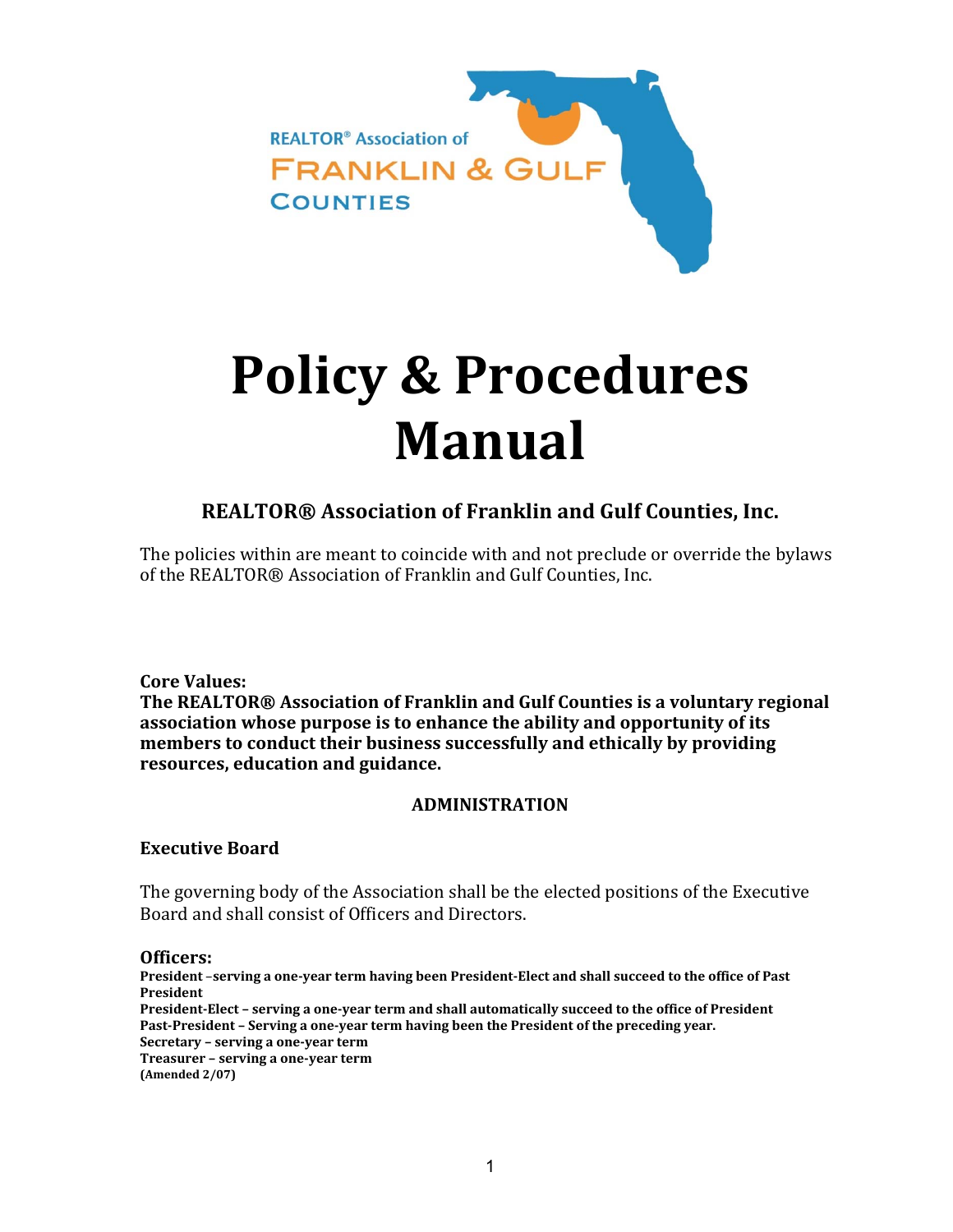#### **Directors:**

RAFGC Director: Not less than 5 REALTOR® members of the Association, each serving a two-year term. No Director shall serve more than three (3) consecutive two (2) year terms.

#### **FR Directors: FR Directors shall be the President and the President Elect (Amended 2/07)**

The membership has a right to expect from every Executive Board member, good faith, reasonable care, and prudence in the consideration of every situation, decision or question that is presented to the Executive Board in managing the Association affairs.

The Executive Board shall have charge of the general conduct of the affairs of the Association and shall enact such rules for its government as deemed expedient providing that the same shall not be inconsistent with the Bylaws of the Association.

The Executive Board shall have exclusive management of all finances of the Association. The Executive Board may, at any time, cause an audit to be made of the books and accounts of the REALTOR® Association of Franklin and Gulf Counties by a certified public accountant appointed by the Association and at a meeting held prior to each Annual Meeting of the Association, make a full report of their proceedings in the previous year and such recommendations in the interest of the Association as in their judgment may seem proper.

It shall be the duty and responsibility of the Executive Board to see that the membership is kept reasonably and properly informed on all matters of particular interest and concern to the membership in respect to the Real Estate business and the Association. It shall be the further duty and responsibility of the Executive Board to secure, where time permits, the views of the membership upon any subject or subjects of particular concern to the membership, this procedure to be particularly applicable where the Executive Board is called upon to pledge the support of the Association on matters affecting the Real Estate business and on matters of civic, provincial or national interest. 

The Executive Board shall act as a whole, not individually, in setting policy, procedures, rules and regulations affecting the REALTOR® Association of Franklin and Gulf Counties. No single member of the Executive Board shall have the authority to make decisions affecting the policy, procedures, rules, regulations or operations of the REALTOR® Association of Franklin and Gulf Counties.

## **MEETINGS**

The Board of Directors shall meet the 3rd Tuesday of each month. The General Membership shall meet as determined by the President or Board of Directors. 

Regular meetings of the Association shall be held two times each year.

The second regular meeting in a year shall be known as the annual meeting and shall be for the purpose of electing officers and directors and for conducting other association business. **(Amended 7/14)**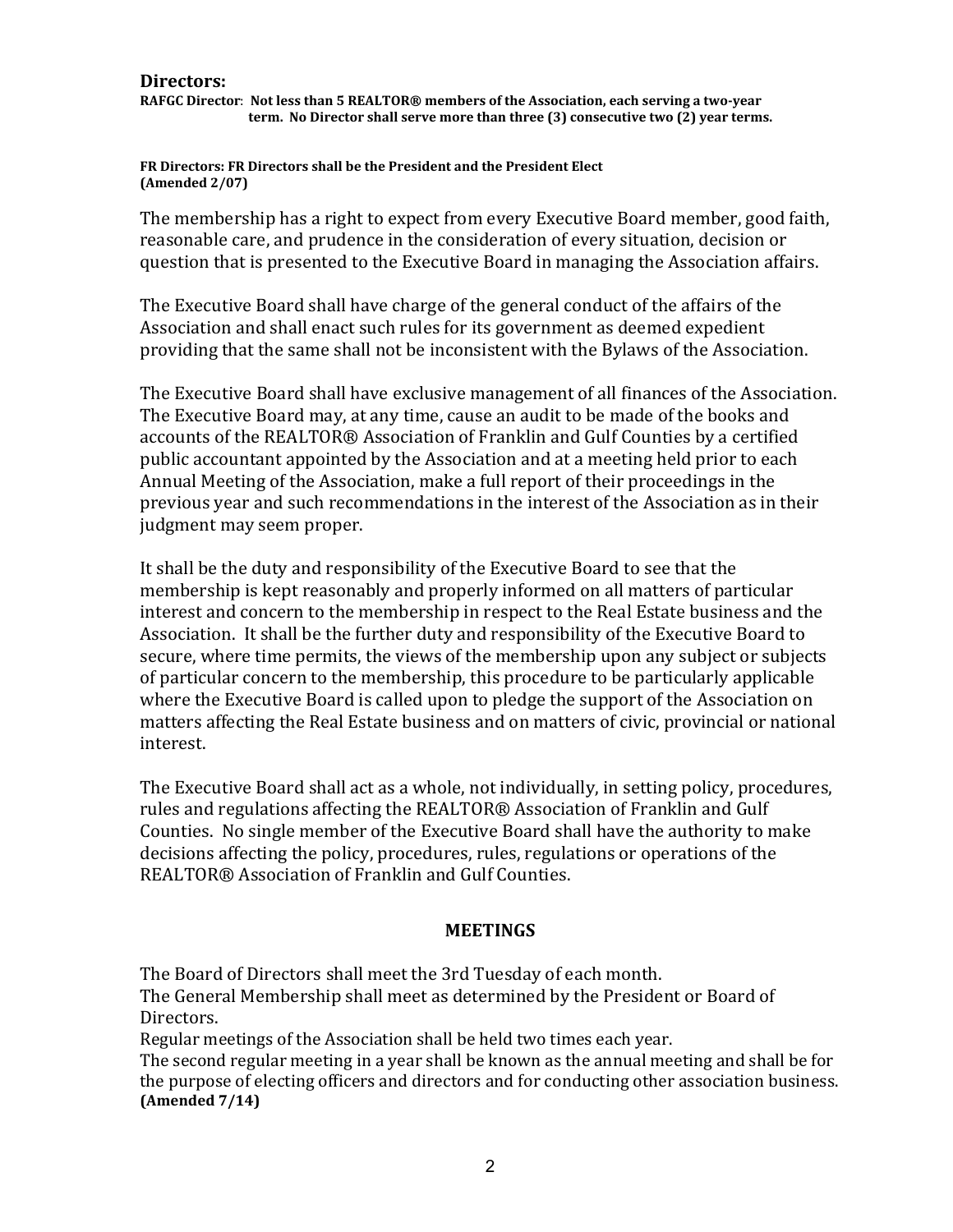**c**hat involves food and/or a speaker, **unless a written cancellation is received in the RAFGC** office 24 hours before the event. The RAFGC is required by contract to notify pay for the number contracted regardless of whether all attend. We regret any  **inconvenience this necessary policy may cause**. It is the policy of the RAFGC to charge all individuals making reservations for an event the facility manager or caterer of the number of attendees. The RAFGC is required to

Meetings of the Members may be held at other times as the President or the Board of Directors may determine or upon the written request of at least 25% of the Members eligible to vote.

 a quorum. **(Amended 2/07) Quorum:** A quorum for the transaction of business shall consist of 20% of the Members eligible to vote at the time of the vote. Advanced ballots will be considered for

## **EDUCATION**

If a member registers for an education class and cannot attend, they must notify the Association office at least 24 hours in advance, or they will be assessed a fee. (Amended August  $2005$ )

## **CONTRACTS**

Florida REALTORS®/Florida BAR contract is the preferred contract for use by the REALTORS® Association of Franklin and Gulf Counties

## **CHAMBERS OF COMMERCE**

RAFGC shall be a member of each Chamber of Commerce that falls within the territorial jurisdiction of the RAFGC as defined by our NAR charter.

## **CREDIT CARDS**

The President, President-Elect, and the AE may use the credit cards for Association expenses only.

## **DONATIONS**

When another organization makes a request for a donation from the RAFGC, Staff shall explain that the RAFGC is a not-for-profit corporation. The RAFGC does not make donations. However, if a written request is made, the staff will send it to the President for action.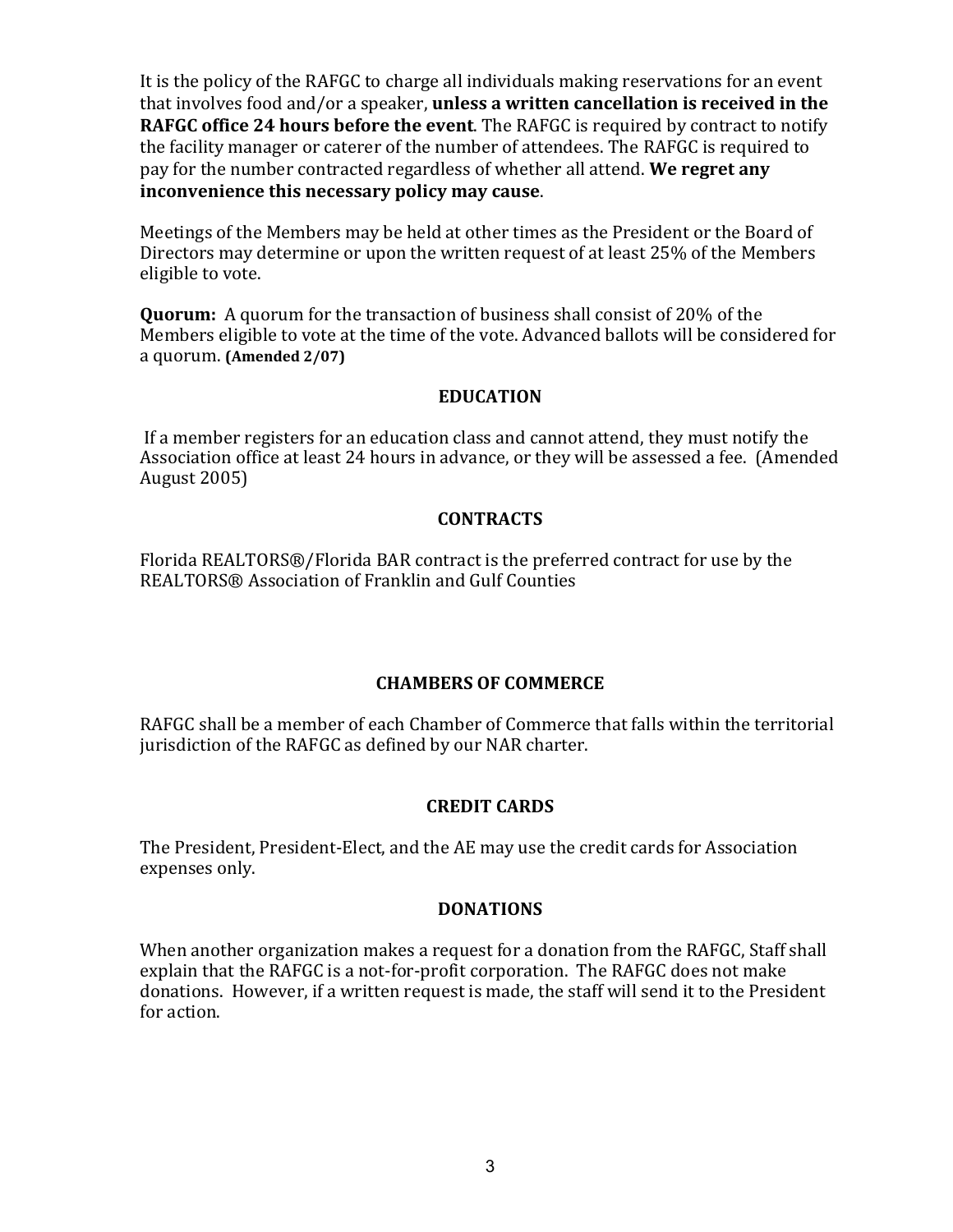## **FINANCIAL**

## **Check Writing Authorization:**

 **(Amended 2/07)** Dual Signatures are only required on non-routine/unbudgeted or otherwise not Board of Directors authorized payments over \$5,000. The Association Executive, current RAFGC Treasurer and current RAFGC President shall be authorized to sign checks.

 individual who is the recipient of the payment. (**Amended 6/08)** The current Treasurer shall be responsible for approving invoices and signing checks on an as needed basis. If the Treasurer is unavailable, the Association Executive or current President shall accept the responsibility. No checks may be signed by the

## **Reserve Funds:**

 said changes. **(Amended 11/08)** The current RAFGC President, the current RAFGC Treasurer and the AE shall be the authorized signatures on all Reserve Fund Accounts. Reserve Funds may only be used in emergency situations and must utilize the following procedure; Any and all changes to the reserve fund accounts shall require two (2) authorized signatures at all times, as well as the minutes from the Board of Directors meeting adopting the resolution for

 **(Amended 6/08)** An amount equal to fifty percent  $(50%)$  of the yearly operating budget will be held in reserve in an interest bearing bank account and shall be known as an Operating Reserve Fund.

interest bearing account and shall be known as a Loan Reserve Fund. **(Amended 6/08)** An amount of Forty-One Thousand Dollars  $(\$41,000)$  will be held in reserve in an

## **Budget:**

Audit shall be conducted every five years. **(Amended 7/14)** A Financial Review shall be conducted at the close of every fiscal year by a Certified Public Account as mandated by NAR Core Standards Policy. The accounting firm is selected by the Finance Committee and approved by the Board of Directors. A Financial

Annually the Association Executive shall make a lump sum request to the Board of Directors for all monies needed to administrate employee salaries for the next fiscal year. The amount of compensation paid to each employee shall be at the discretion of the Association Executive. The Finance Committee shall review the spreadsheet(s), approve it, and recommend its adoption by the Board of Directors. This should occur during the Finance Committees normal budget process.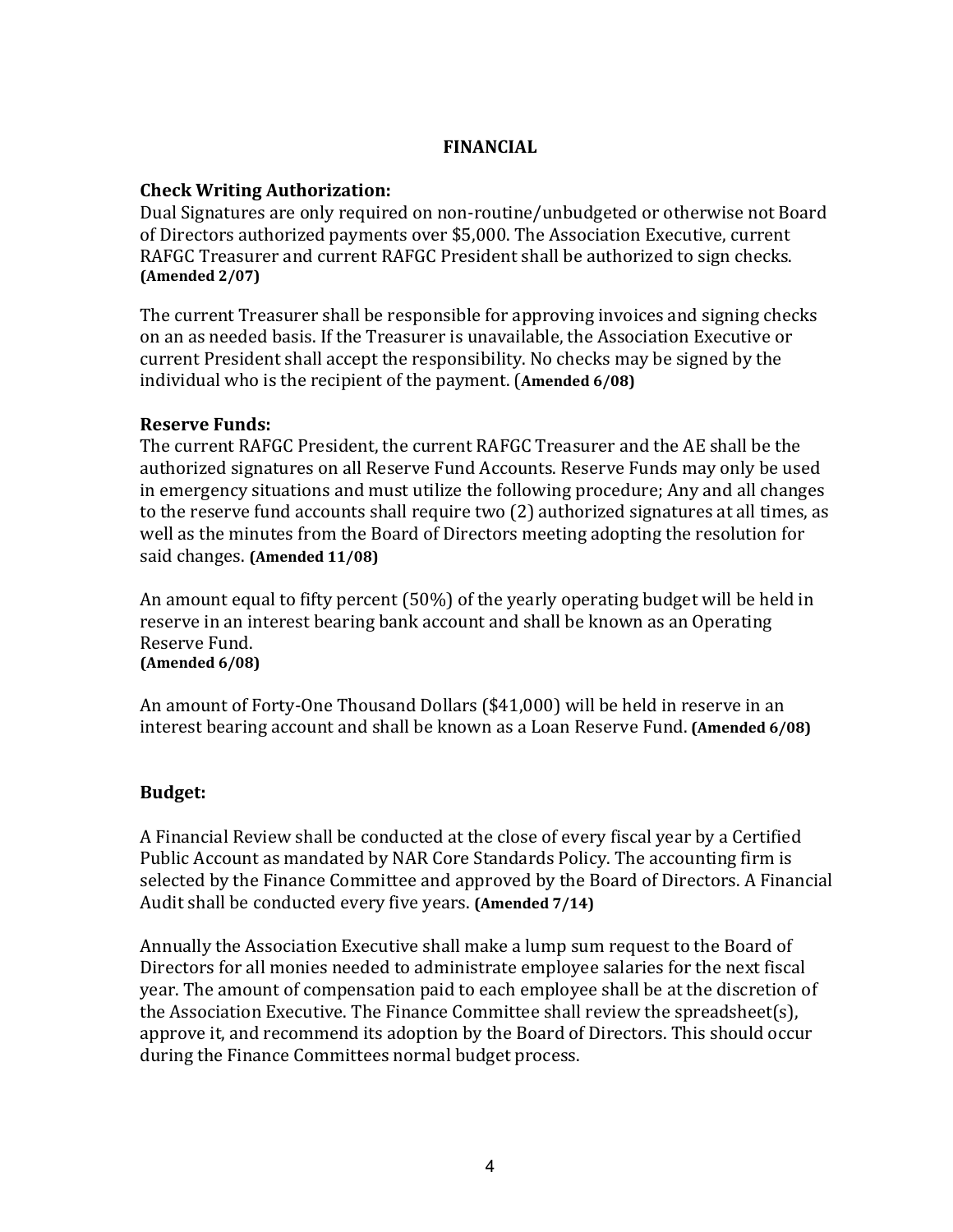## **Return Check Policy:**

A \$25 returned check fee will be assessed on any check presented with non-sufficient funds.

## **RAFGC DUES**

 **Application Fee** ‐ Primary & Secondary Members: **Brokers ‐ \$300 Agents ‐ \$250 (Non‐refundable)**

RAFGC Dues: (Primary & Secondary) \$117 per quarter **(Non‐refundable)**

REALTOR<sup>®</sup> dues are \$468 per year and billed quarterly. Invoices are sent out 30 days prior to the due date. All invoices are due and payable by the  $1<sup>st</sup>$  day of the first month of each quarter. If an invoice becomes delinquent, late fees will be collected according to the following schedule:

16 to 30 days past due - \$50 Late Fee

31 days past due - Services to the brokerage firm will be suspended

31 to 59 days past due - \$100 Late Fee (includes reinstatement fee)

60 days past due - \$250 Late Fee (includes reinstatement fee)

Dues for new members shall be computed from the first day of the month, in which the Member has joined and shall be prorated monthly. Association services to the brokerage firm will be suspended if payment has not been received within thirty  $(30)$ days of the due date. Sixty (60) days after the due date membership may be terminated.  $(Amended 5/16)$ 

## **MLS FEES**

| <b>MLS Application Fee:</b>                |                   |
|--------------------------------------------|-------------------|
| <b>REALTOR® MLS Only Participants</b>      | \$00              |
| Non-Member MLS Participant                 | \$00              |
| <b>REALTOR® MLS Only Subscribers</b>       | \$Ø               |
| (Non-refundable)                           |                   |
| <b>Quarterly Access &amp; Service Fee:</b> |                   |
| REALTOR® Member Participant or Subscriber  | \$117 per quarter |
| REALTOR® MLSO Participant or Subscriber    | \$50 per quarter  |
| Non-REALTOR® Participant or Subscriber     | \$180 per quarter |
| (Amended 2017)                             |                   |
| (Non-refundable)                           |                   |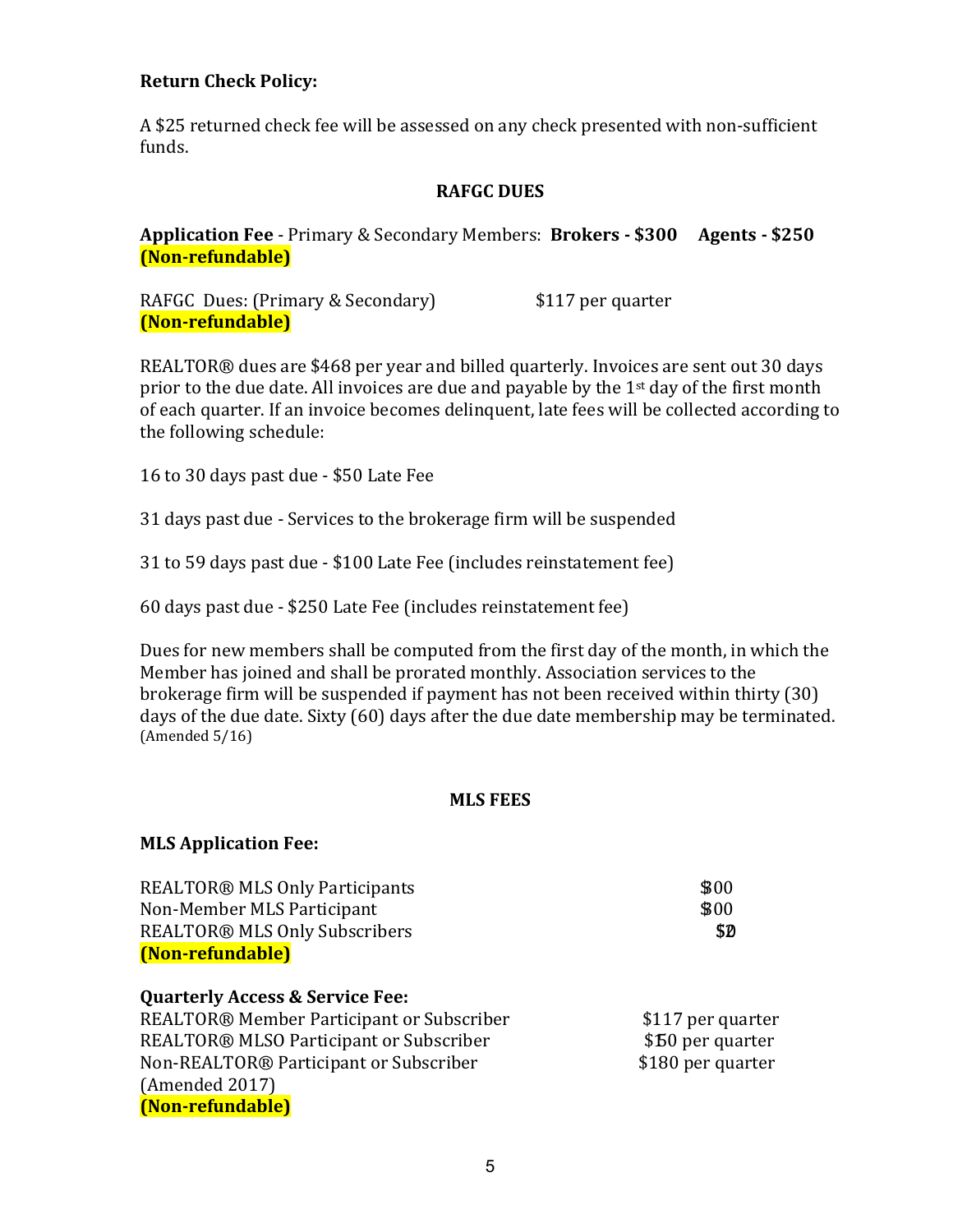MLS fees are \$468 (\$720 for non-REALTOR<sup>®</sup> participants) per year and billed quarterly. Invoices are sent out 30 days prior to the due date. All invoices are due and payable by the 1st day of the first month of each quarter. If an invoice becomes delinquent, late fees will be collected according to the following schedule:

16 to 30 days past due - \$50 Late Fee

31 days past due - Services to the brokerage firm will be suspended

31 to 59 days past due - \$100 Late Fee (includes reinstatement fee)

60 days past due - \$250 Late Fee (includes reinstatement fee)

MLS fees for new participants  $&$  subscribers shall be computed from the first day of the month, in which service began and shall be prorated monthly. MLS services to the participant's brokerage firm will be suspended if payment has not been received within thirty (30) days of the due date. MLS services to the participant's brokerage firm may be terminated Sixty (60) days after the due date.  $(Amended 5/16)$ 

In extreme circumstances the President or the AE may make an exception to the Rules regarding discontinuance of service for non-payment. The President or the AE shall notify the Board of Directors at their next regularly scheduled meeting to determine if the service may continue to be provided.

The Association Executive shall have the authority to write off outstanding invoices up to  $$100$ .

Bad debt write-offs shall be maintained alphabetically by the member's last name. Staff shall check each application against the list. All applications and reapplications for membership shall be conditional upon the write-off being paid in full.

## **SUPRA LOCK BOX POLICY**

The association will loan 4 association owned boxes per agent to all Supra subscribers. Any additional boxes must be leased at a cost of \$100 per box.

## **ACCOUNTABILITY**

1. A copy of the quarterly statements provided by the institution(s) shall be made available by the Board of Directors at their first meeting following the close of the quarter.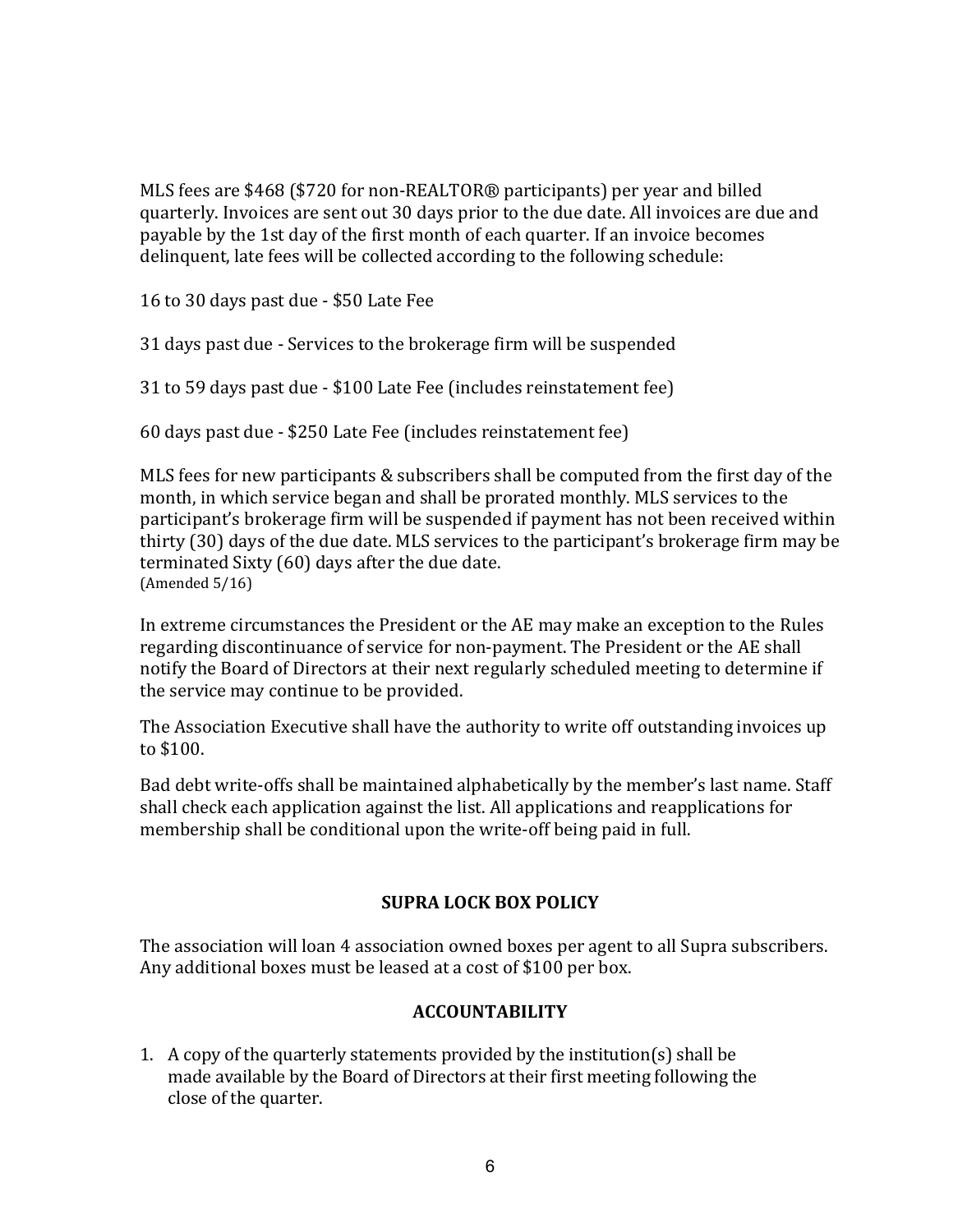## **FREE ADVERTISING**

The Association Executive shall be permitted to place information into Association Newsletter, Web Site  $\mathcal{P}$  and in such other places when requested by any organization when such information may help the members of the corporation increase their knowledge, skill, or ability; except, however, when such information may cause financial harm to the corporation.

#### **HONORARY MEMBERSHIP CRITERIA**

#### **Process**

Anyone may nominate a person for Honorary Member status. Staff shall notice those nominated to the Board of Directors. The Board shall first vote to add the person to a list of those so nominated. Once a person is on the list, staff shall retain the name on the list for a period of three years after which staff shall purge the name. (Example: A person elected to the list in October of 1999, would be purged from the list effective January 1, 2003). The Board may consider conferring Honorary Member status at any time; however, staff shall place the information on the Board's agenda during the third quarter of each year.

Honorary Member status shall be conferred by a majority vote of the Board of Directors at any meeting at which a quorum of the Board of Directors is present.

The Board shall consider the following factors:

- 1. If a member, has held membership for at least 10 years in the Association and their resignation is pending;
- 2. If a member serves or has served as
	- a) Past officer
	- b) Past director
	- c) FR officer, director, or committee chair
	- d) NAR officer, director, or committee chair
	- e) 25 years as a REALTORS<sup>®</sup>
	- f) Served on numerous committees or task forces for at least  $10$ years
- 3. If not a member, there must be evidence of notable service
	- a) Elected to a governmental office (mayor, mayor pro tem, council, Chairman, etc)
	- b) Elected position in a charitable foundation or organization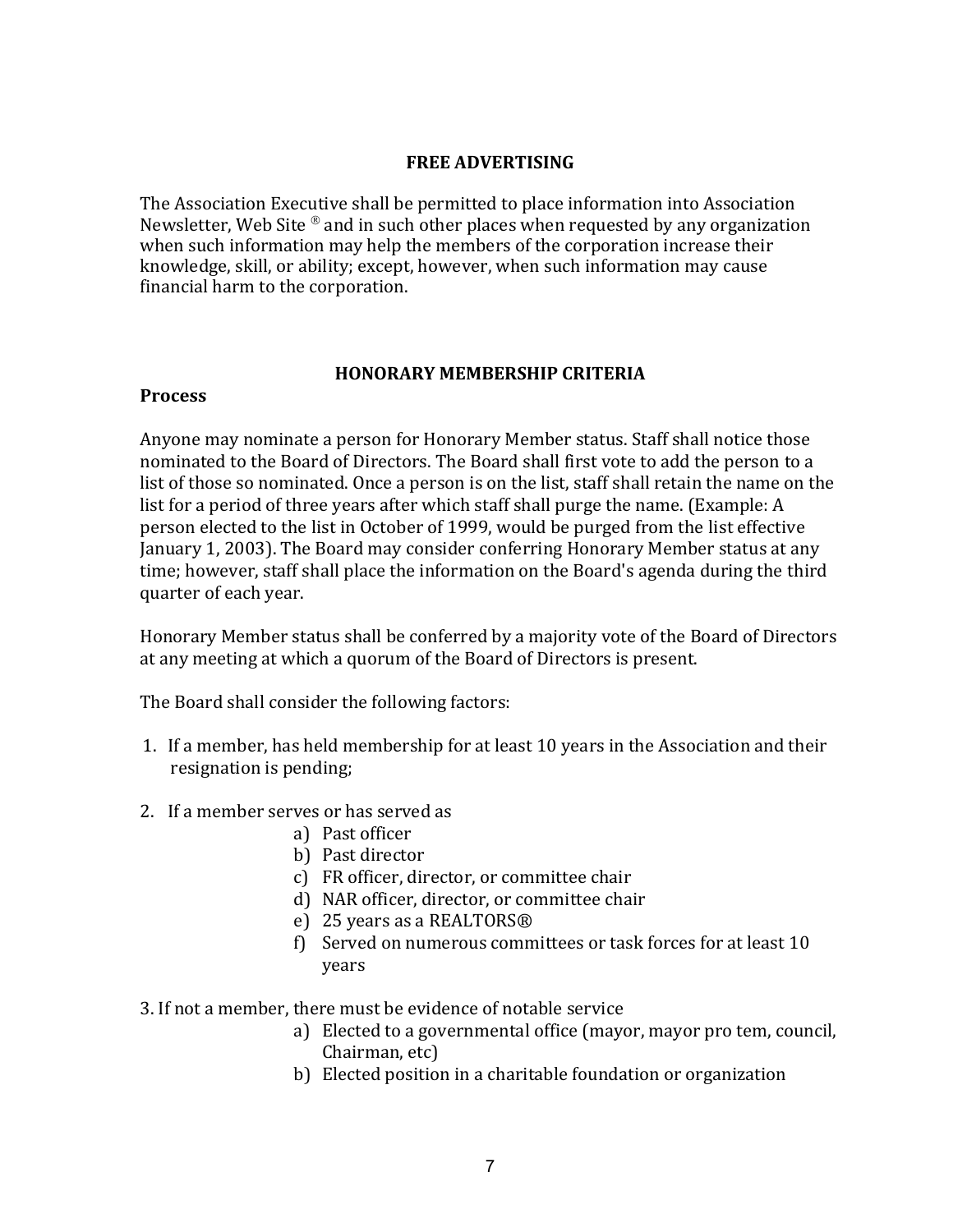## **KEYS TO THE OFFICE**

The following people may hold keys to the Association office; all staff, AE, Treasurer and the President. (Amended 7/14)

## **MEMBERSHIP ISSUES**

When a member who has resigned in good standing (paid all of their bills in full), or who fails to resign but has paid all of their bills in full, applies to the RAFGC within twelve months of the date the Board of Directors approved the resignation, the Staff shall collect: 1).  $$100$  processing fee; 2). If within the same calendar year, no further dues are due; 3). If the resignation occurred in one calendar year and the reapplication is in the next calendar year, the RAFGC dues for the year shall follow the guidelines set by the National Association of REALTORS<sup>®</sup> and the Florida REALTORS<sup>®</sup> and shall not be pro-rated.

If a member fails to resign and/or has outstanding bills, but reapplies within twelve months, the former member must pay all of the outstanding bills in full, a \$150 reinstatement fee, and pro rata dues if within the same calendar year. If the request for reinstatement is in the next calendar year, the dues for the year shall be based upon the guidelines set by FR and NAR.

When a member who has resigned in good standing, or who fails to resign but has paid all their bills in full, applies to the RAFGC after 24 months applicant will be subject to the same requirements and fees as a new applicant for membership. If a member who has resigned or failed to resign and/or has outstanding bills, but reapplies after  $24$ months, the former member must pay all of the outstanding bills in full and will be subject to the same requirements and fees as a new applicant for membership.

All non-REALTORS®® licensees shall be billed directly to the Designated REALTORS® Member for any and all monies owed to the REALTORS®S Association of Franklin & Gulf Counties When the staff is notified of a new non- member sales licensee, staff shall charge the Designated REALTORS® a \$100 processing fee per non-member in addition to the non-member assessment fee. The local assessment fee for the REALTORS® Association of Franklin & Gulf Counties<sup>®</sup> shall be pro-rated monthly, based upon the date of the licensee's affiliation with the Designated REALTORS®. (Amended 11/2006)

## **MEMBERSHIP ROSTERS**

Only the Association Executive may provide membership lists (labels, rosters, electronic, etc.). Association Executive shall determine the price based upon actual cost plus a reasonable profit.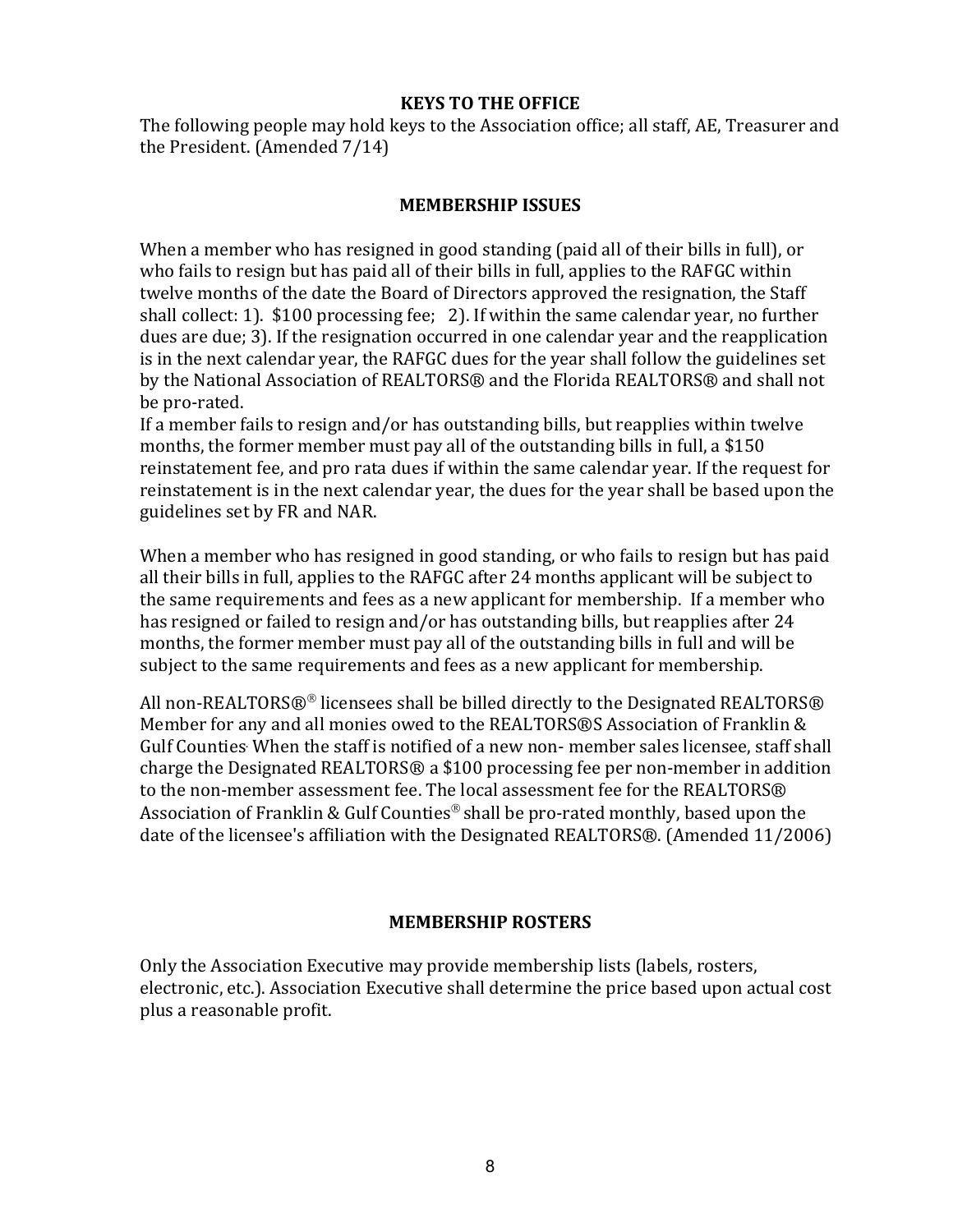## **MEMBERSHIP FAXING**

Members may request the association to fax copies of their business related functions out to the general membership. The content of the material to be faxed must be approved by the Association Executive.

## **MEMORIALS**

When a member dies, staff shall send a donation from the RAFGC in the following amounts: 

- a. Member  $$25$  and card sent to the family
- b. Director/Officer (current) \$35 and card sent to the family
- c. Current/Past President \$50 and card sent to family
- 2. Every effort shall be made by the following to represent the Association at either the visitation, the funeral, or the grave side services;
	- a. President
	- b. Association Executive

Any book shall be signed as: REALTORS<sup>®</sup> Association of Franklin and Gulf Counties and then the name of the person attending and their title with the Association.

## **REFUNDS**

## **(Amended by majority vote of the Board of Directors 5/17/2016)**

During the calendar year staff shall refund RAFGC dues of any resigning member less a \$50 handling fee. The RAFGC dues of any member so affected shall be refunded pro-rata monthly.

RAFGC dues, MLS fees and application fees are non-refundable

## **ORIENTATION**

All new members (including REALTORS<sup>®</sup> transferring from another Association) must complete the full orientation session within 60 days of their application for membership. They may elect to take the Ethics Course online, however, it must be taken within the same week as the Orientation session and the printed results sent immediately to the Association Executive. Failure to complete the requirements will result in all services being suspended, including MLS. The agent shall also be removed from the Association Roster and the MLS Roster. A new application must then be submitted along with a \$55 reinstatement fee. When the training has been completed, the agent will be placed back on the Association Roster, the MLS Roster and all services shall be reinstated. Orientation is held an as needed basis and scheduled by the Association office.

A fine of \$50 shall be assessed to any new member who fails to attend Orientation, MLS I or MLS II classes unless application to be excused from the class has been made and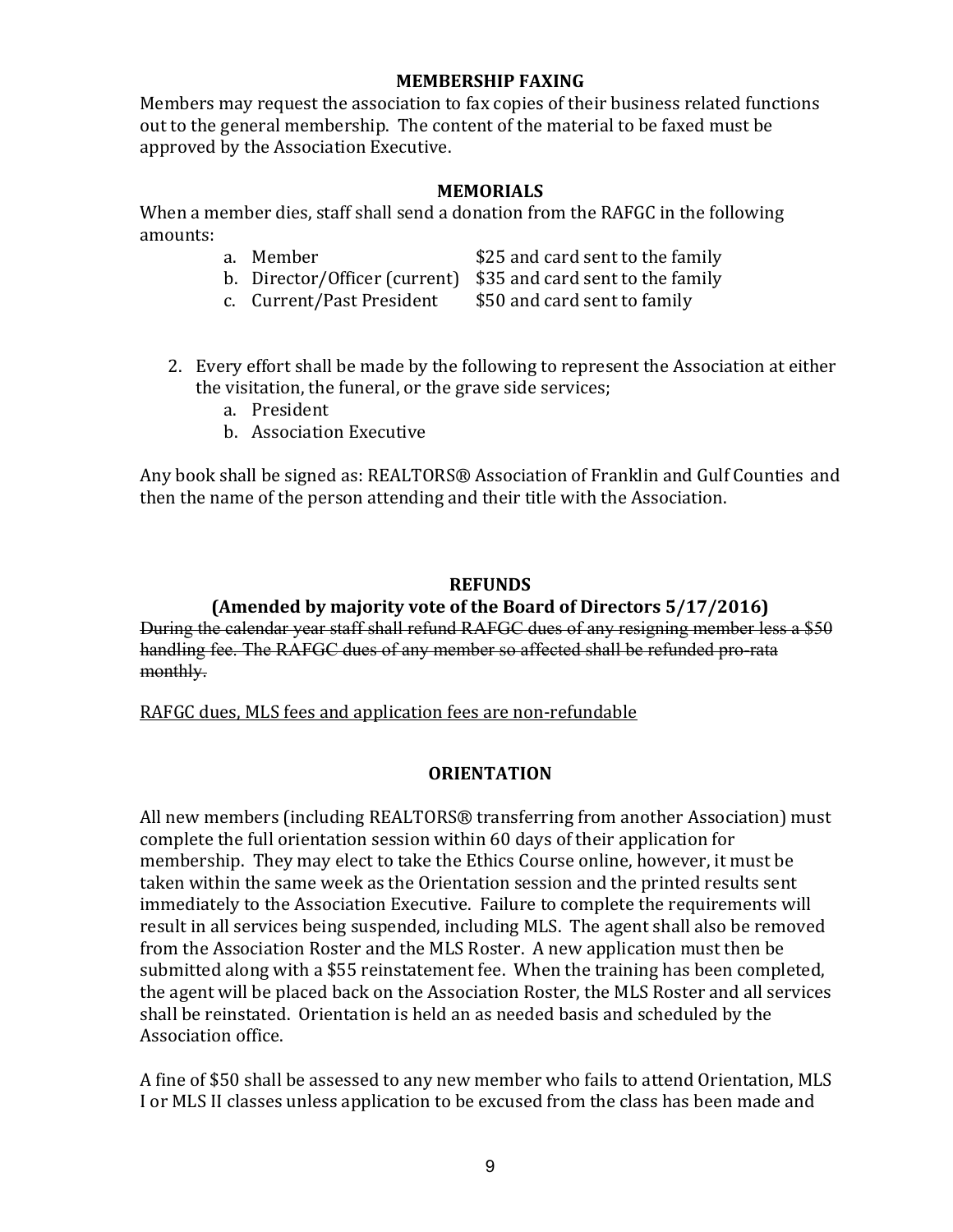scheduled class for any reason other than illness or family emergency. granted 24 hours prior to the scheduled class. No member shall be excused from a

the requirement for membership or reapplication to membership: "The RAFGC  *members and Board of Directors have adopted bylaws, policies, and rules and regulations that specifically address membership applications, reapplications, dues, fees, and other charges. The Board of Directors and/or the Association office do not have the power to deviate from those provisions."* The Staff shall provide the following information to anyone seeking a reduction from

## **STATEMENTS OF POLICY**

Any matter brought before the Board of Directors may be considered by a panel of Directors appointed by the President for that purpose. Five (5) Directors or a quorum of the Board of Directors, whichever is less, shall constitute such a panel, which shall act on behalf of the Board of Directors. The decision of the panel shall be final and binding and shall not be subject to further review by the Board of Directors

## **REQUESTS FOR INFORMATION**

All requests for information concerning the REALTOR® Association of Franklin & Gulf Counties, Inc. that may be deemed confidential, including but not limited to, minutes, financial reports, tax returns, etc., shall be made to the Association Executive. If there is a request for copies of information, then such request shall be made in writing upon the **Request for Information** form. The request form shall include the following:

- $\lt$  purpose of the information
- non‐disclosure clause
- $\lt$  costs for the service
- $\lt$  the date I wish to inspect the record(s) is (at least five business days prior notice must be given to inspect corporation records)

Costs for visual inspections shall be the same as for written requests except that where the time is nominal (five to ten minutes), staff may waive the costs. All such requests whether in writing or visual shall be made at such time as is convenient with the Association Executive. 

## **FR DIRECTORS**

FR Directors shall be selected in the following order: RAFGC President, and RAFGC President Elect. Additional directors, if any, shall be elected by the Board of Directors.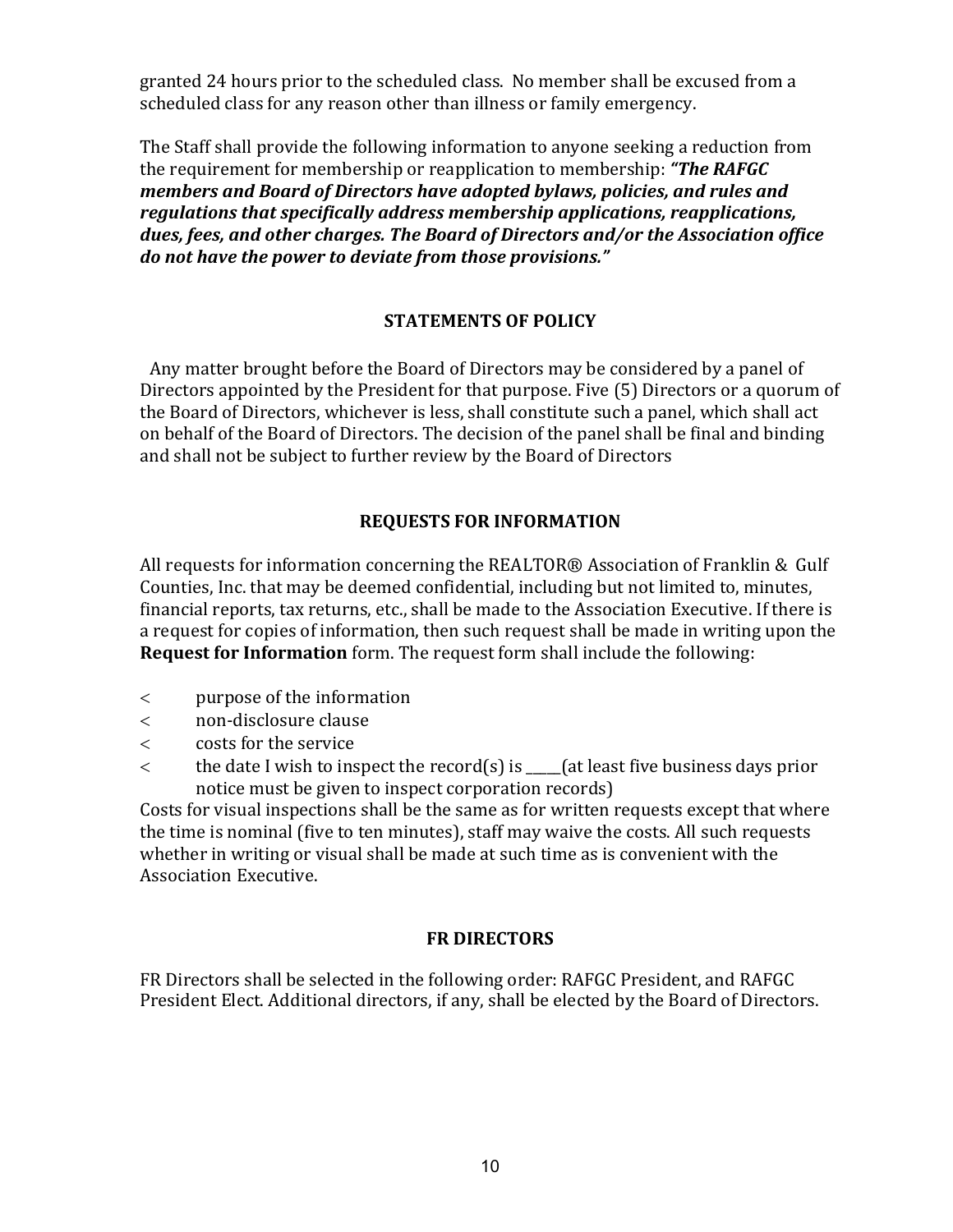#### **TRAVEL\*\***

**NAR and FR Travel** - The President, President Elect, Treasurer and Association Executive should attend all FR Governance meetings and NAR Governance meetings. If it becomes necessary to elect FR Directors other than the President and President Elect, those Directors shall be reimbursed for travel expenses under the same reimbursement plan. 

The President Elect should also attend the FR CEO Symposium, FR Spokesperson Training Seminar, and any other FR and NAR training seminars offered for incoming Presidents. Each incoming Education Chairman shall attend the FR Education Workshop.

The Association Executive should also attend the Association Executive's Institute, FR Education Workshop, other seminars/workshops specifically held for educational purposes that will benefit the Association and also those seminars/workshops attended by the President Elect.

Individuals attending conferences, meetings or workshops on official business as a representative for the REALTORS® Association of Franklin & Gulf Counties are expected to attend all relevant business sessions in order to receive reimbursement.

Relevant business sessions include, but are not limited to: AE Education session, AE Council, MLS Practices Forum, President's Information Exchange, Treasurer's Information Exchange, Board Leadership Forum, Professional Standards Forum, Member Update, District Meetings and the Board of Directors Meeting.

\*\*All travel and travel reimbursement shall be determined annually during the normal budget process and may be adjusted. (Amended 6/08)

Reimbursement is as follows:

- Automobile: Reimbursement will be at the standard IRS mileage rate. Tolls will be reimbursed as incurred
- Air: Coach Class
- Taxi/Shuttle: Taxi/shuttle service expenses associated with member travel between the airport and the hotel.
- Hotel: Single room rate at the FR or NAR headquarters hotel (when available) is not to exceed \$200 per night including taxes & resort fees unless approved in advance by the board. When traveling with spouse/guest, member will be responsible for the difference between single occupancy and double occupancy room rates (if any) and any difference in excess of the rates stated above. Hotels for FR/NAR seminars (other than the FR/NAR annual or mid-year conventions) may be reserved by the